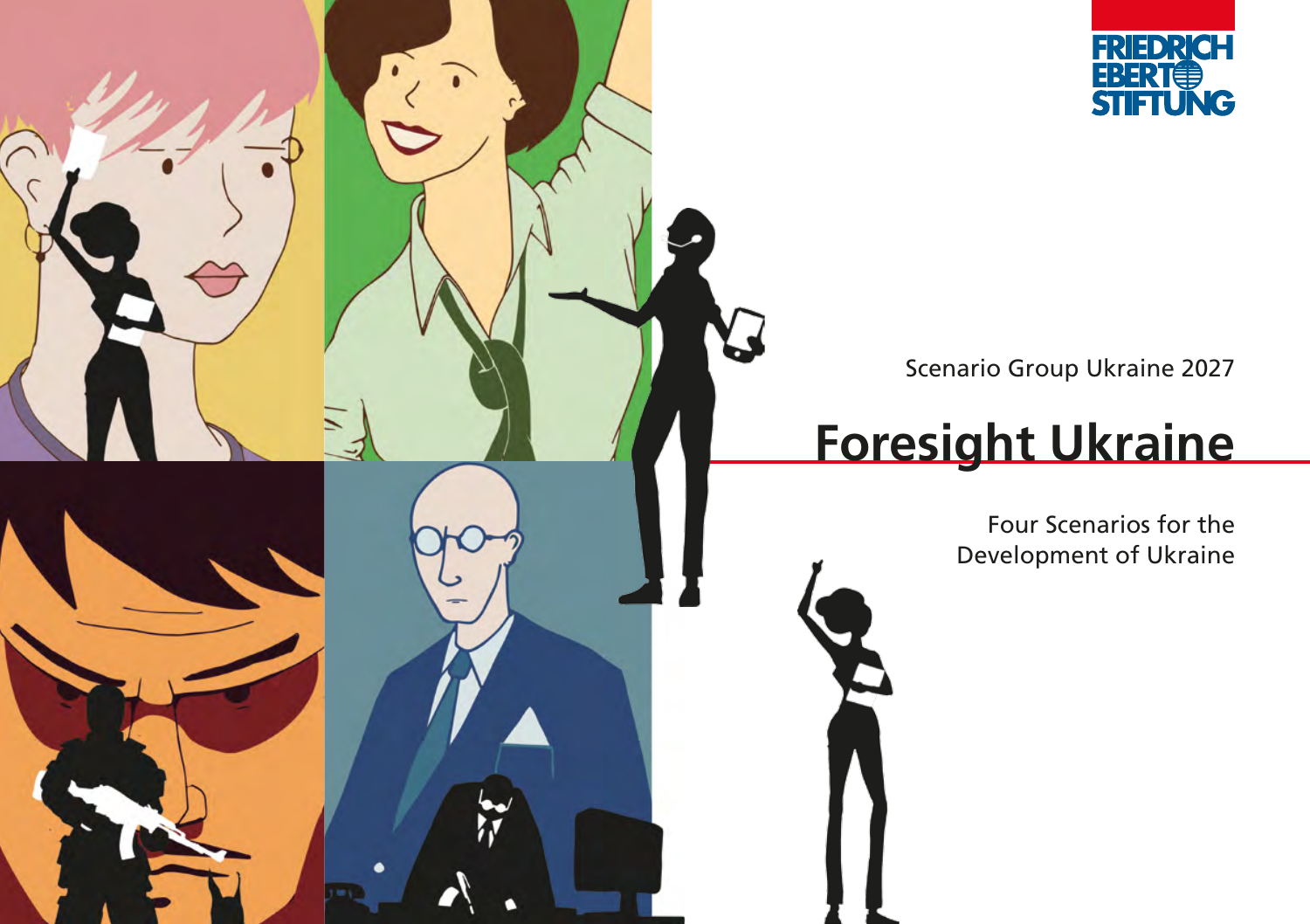#### **Friedrich-Ebert-Stiftung**

Regional Office for Cooperation and Peace in Europe Reichsratsstraße 13-5, 1010 Vienna, Austria Phone: +43-1-8903811-11 E-Mail: info@fes-vienna.org http://www.fes-vienna.org

Scenario Group Ukraine 2027: Foresight Ukraine. Four Scenarios for the Development of Ukraine, Vienna: Friedrich-Ebert-Stiftung, 2017.

Editors: Samuel Charap, Reinhard Krumm, Simon Weiss Copy Editors: »Red Pen« Sprachdienstleistungen, Inez Templeton Design/Realization: Enrico Wagner, www.pertext.de Illustrations: Daniel Seex, www.thejoyofseex.com

ISBN: 978-3-95861-943-2

The views expressed in this publication are not necessarily those of the Friedrich-Ebert-Stiftung, nor of any other institution to which the members of the Scenario Group are affiliated.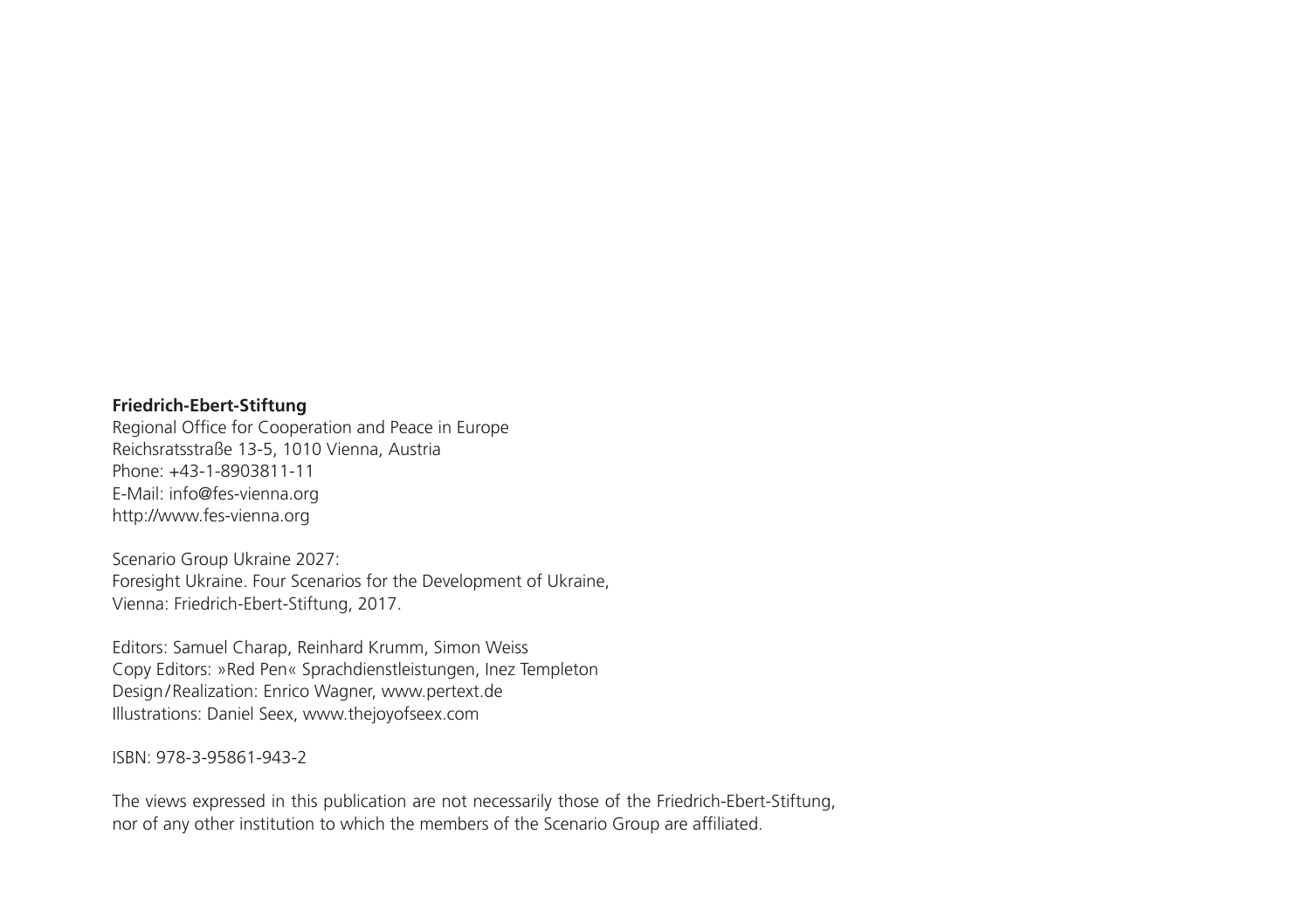### **Contents**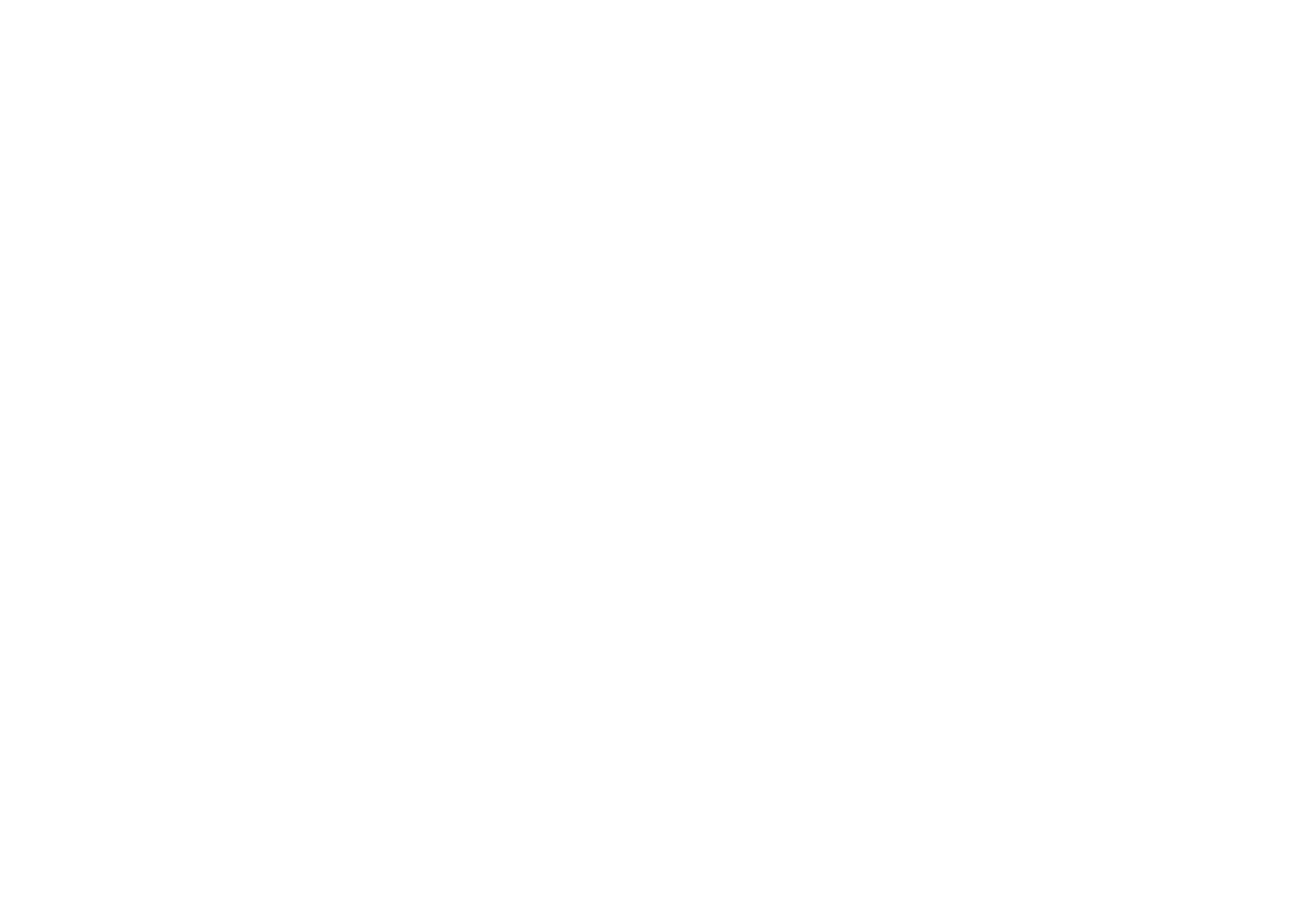The crisis in international dialogue with Russia is particularly acute when it comes to the subject of Ukraine, the main locus of the breakdown's origins. Except for the relatively narrow focus on the implementation of the Minsk Agreements, strategic dialogue about the crisis among Ukrainians, Americans, Europeans, and Russians is virtually nonexistent. This breakdown has the potential to be highly destabilizing as mistrust grows and misunderstandings multiply, creating the possibility for the conflict to escalate.

While there have been a few Track II Initiatives to bring Russians and Westerners (Americans and/or Europeans) together to discuss the crisis, only a few have included Westerners, Russians, and Ukrainians – a far more politically sensitive endeavor, but one that is even more essential under the circumstances.

Given the wide gap between the various elite views on the origins of the crisis and the difficulty in influencing the Minsk settlement process, which is already under way, such a dialogue should focus on a topic that allows the sides to rise above present disputes and focus on shared interests, while offering the prospect of common understandings on the current conflict.

### **The Reasoning behind Scenarios**

Scenarios are one approach for dealing with an uncertain future, especially if one lives in »turbulent times«, as Germany's then Minister of Foreign Affairs, Frank-Walter Steinmeier, characterized the situation during Germany's chairmanship of the Organization for Security and Cooperation in Europe (OSCE) in 2016. Considering how a set of uncertainties may play out over multiple pathways – as told through a set of short stories – helps to challenge unstated assumptions and prejudiced assessments of the future. Moreover, the advantage of drafting multiple scenarios rather than crafting a grand strategy is that scenarios provide more clarity to decision-makers and the expert community about Ukraine's choices and the impact of those choices for its future and that of all interested states. This approach could provide the impetus to begin a muchneeded reevaluation of both the country's current course and the policies of external actors toward Ukraine.

#### **Building the Scenarios**

The organizers brought together a select, high-level group of Russians, Europeans, Americans, and Ukrainians – a total of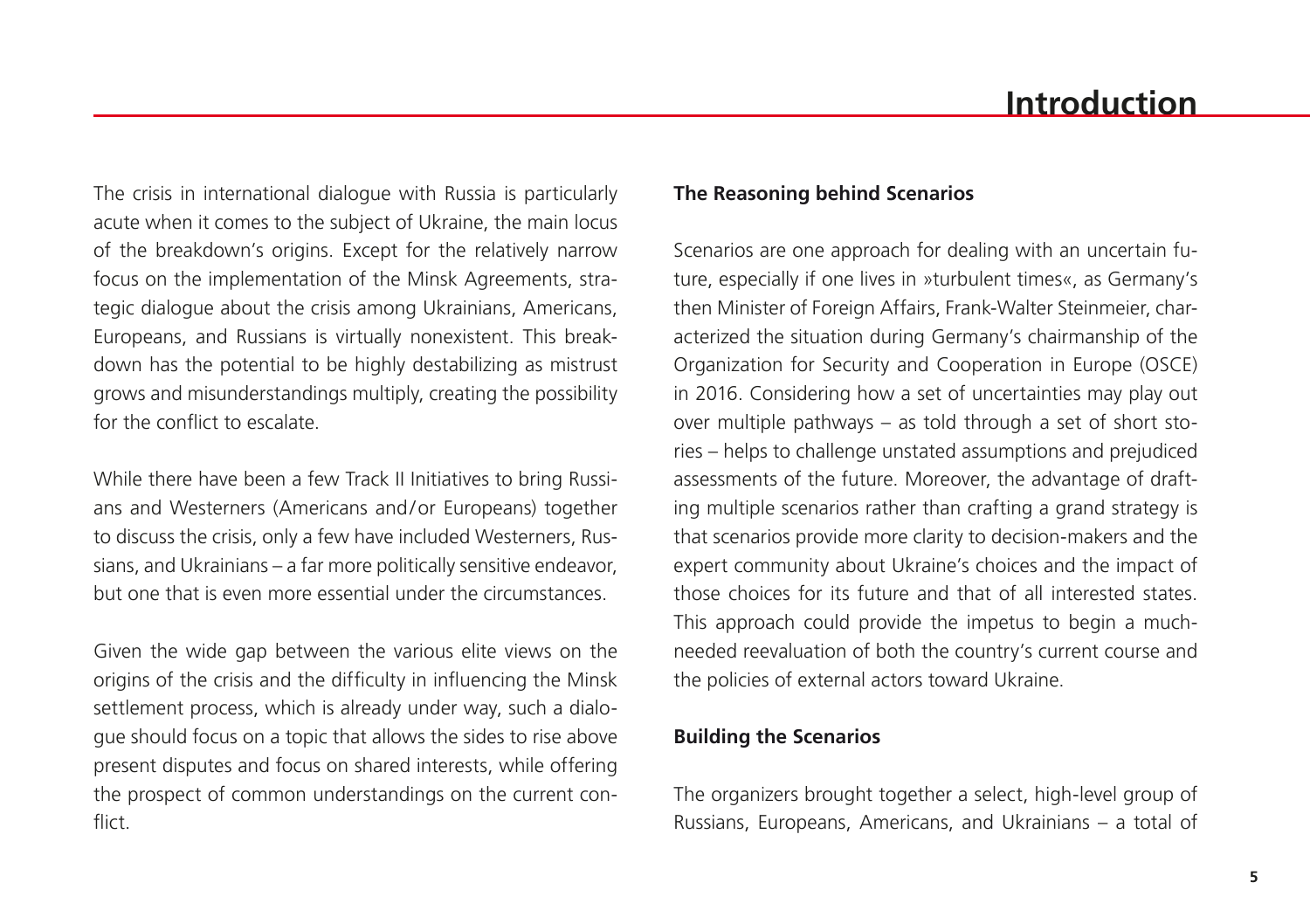eight participants – to develop four long-term scenarios for Ukraine. Using structured analytical techniques, we helped project participants to identify more than 75 key international and domestic factors that may determine Ukraine's future, before assessing which two factors are the most critical to the nature or direction of that future. During a first meeting in Potsdam in April 2016, the group concluded that the most important and most uncertain variables are the strength of Ukraine's state and the cohesiveness of its society, which then became the axes of a 2 x 2-scenario matrix.

A core group of participants attended a second workshop in Vienna, Austria, in October 2016 to draw up four scenarios based on a 2 x 2 chart of our variables: state, weak or strong; society, cohesive or divided. The idea was to agree on a range of plausible outcomes of the crisis for Ukraine (in a ten-year time frame) as an analytical, rather than normative exercise. Using a matrix assures that the scenarios are qualitatively different in logical, deductive, and non-random ways. It also assures that the two most critical factors are the primary drivers in all the scenarios. While these scenarios vary based on domestic variables, all of them take into account relevant external geopolitical and geoeconomic factors. For each scenario, two authors created a descriptive narrative and a list of positive and negative implications for the outcome. Finally, the participants specified the events that would have to occur to lead from today's status quo to each scenario in 10 years.

It bears repeating that scenarios are not attempts to predict the future. Rather, they provide useful frameworks and alternative perspectives for thinking about the future, thereby improving our understanding of how causes from different directions and domains may intersect. We encourage readers to use these scenarios to challenge their current planning assumptions and to begin strategic conversations about preparing for the challenges and opportunities that may lie ahead.

#### **Acknowledgements**

We would like to acknowledge our deep gratitude to all the members of the scenario core group, who were quite determined to make this project a success. The result could only have been made possible through their intellectual openness. In alphabetical order, they are Oleksandr Chalyi (Grant Thornton, Kyiv), Samuel Charap (RAND Corporation, Washington), Balazs Jarabik (Carnegie Endowment for International Peace, Bratislava), Andrey Kortunov (Russian International Affairs Council – RIAC, Moscow), Reinhard Krumm (Friedrich-Ebert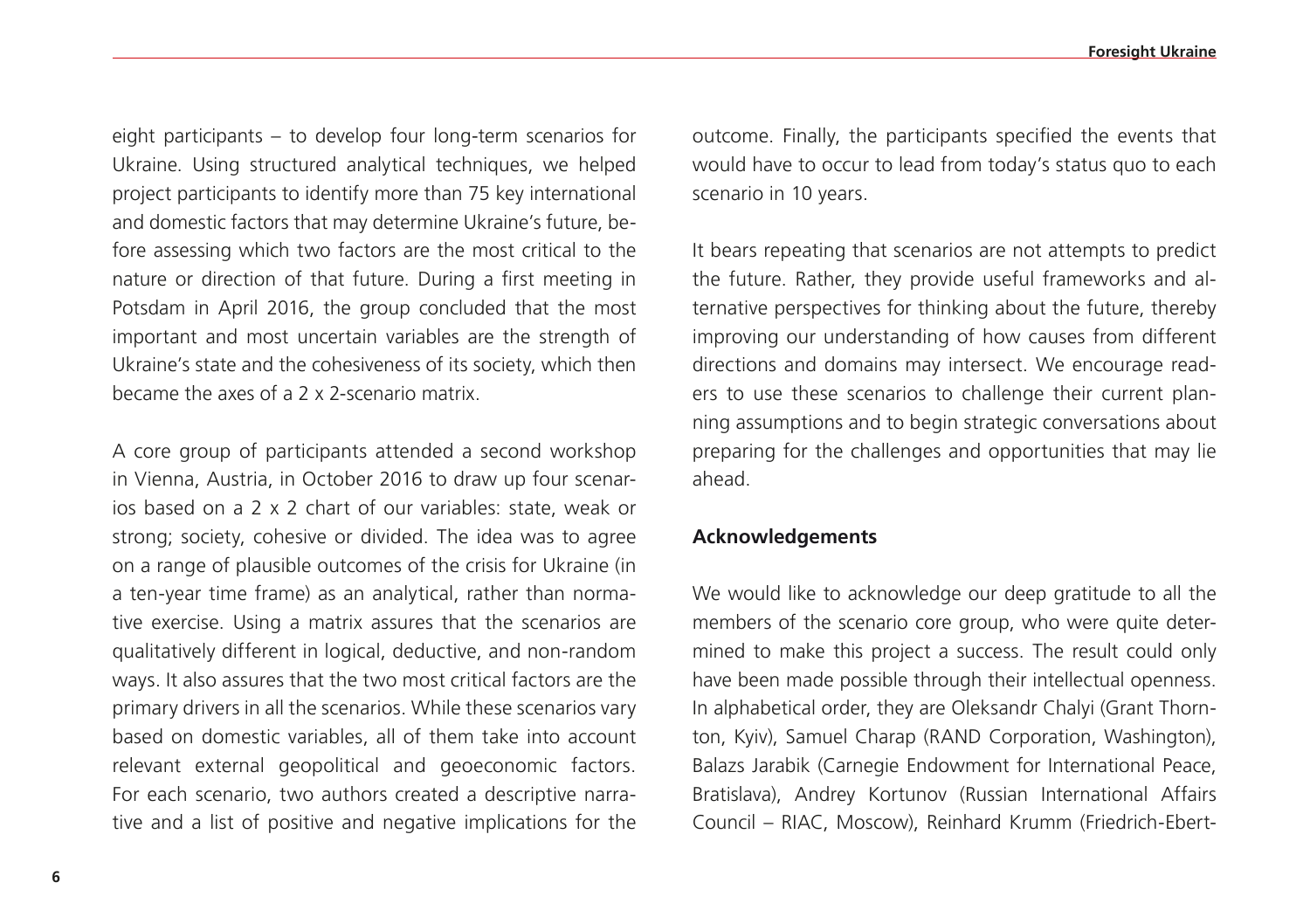Stiftung – FES, Vienna), Gwendolyn Sasse (Center for East European and International Studies – ZOiS, Berlin), Oleksiy Semeniy (Institute for Global Transformations, Kyiv), and Simon Weiss (FES, Vienna).

We offer our thanks to Gregory S. Brown from Georgetown University, who in his capacity as a moderator was responsible for providing clear guidance through a difficult process. Many thanks also to game designer Dustin McCrae, who looked from the outside towards a coherent and clear narrative for each scenario, and Kerstin Richter from FES in Berlin and Julia Zöllner from FES in Vienna for facilitating a smooth process. We extend a special thanks to Felix Hett of the FES, who shared his rich experience of drafting scenarios.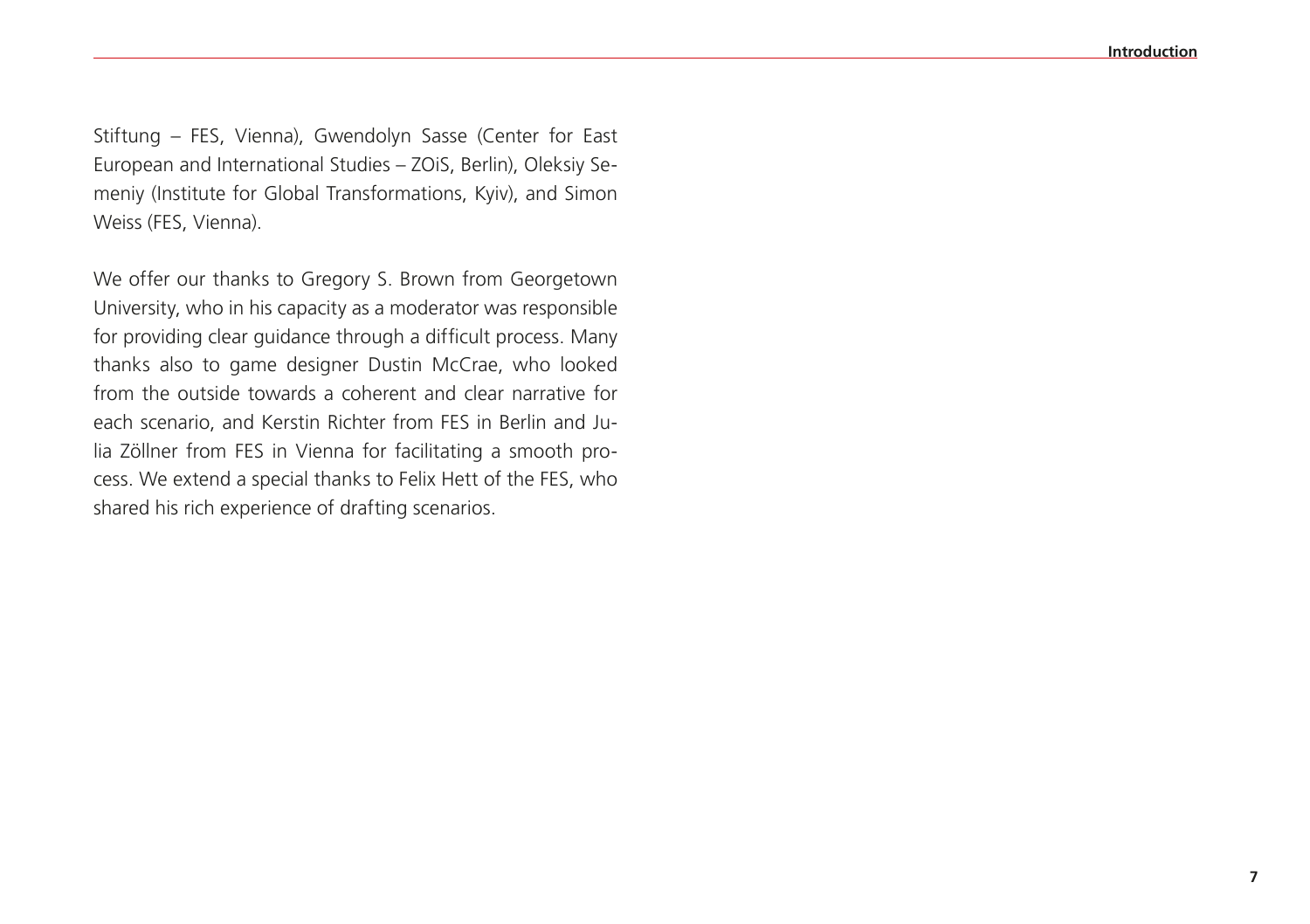

# **Scenario No. 1 – Activist**

*Low State Capacity, High Social Cohesion by Andrey Kortunov and Oleksiy Semeniy*

### **The State of Affairs in 2027**

By 2027, Ukraine has become a highly decentralized econom ic powerhouse with strong links to the European and global economies. Ukraine is still not an official member of the EU or NATO, but is closely aligned with both institutions. Ukraine's successful regionalization and decentralization efforts have boosted economic growth in those regions of the country with cheap labor, high human capital quality, and revitalized industrial capacity, with Ukraine championing a new develop ment model for countries on the EU's periphery.

Based on the implementation of a revised Minsk Agree ment, fighting between government and separatist forces in the Donbas ended by early 2021. Mainly Ukraine's east and south have benefited from the regionalization and reintegra tion efforts that continue through 2027. The process has been steady and universal – primarily thanks to civic activists, who constantly pushed the reform agenda in those regions. The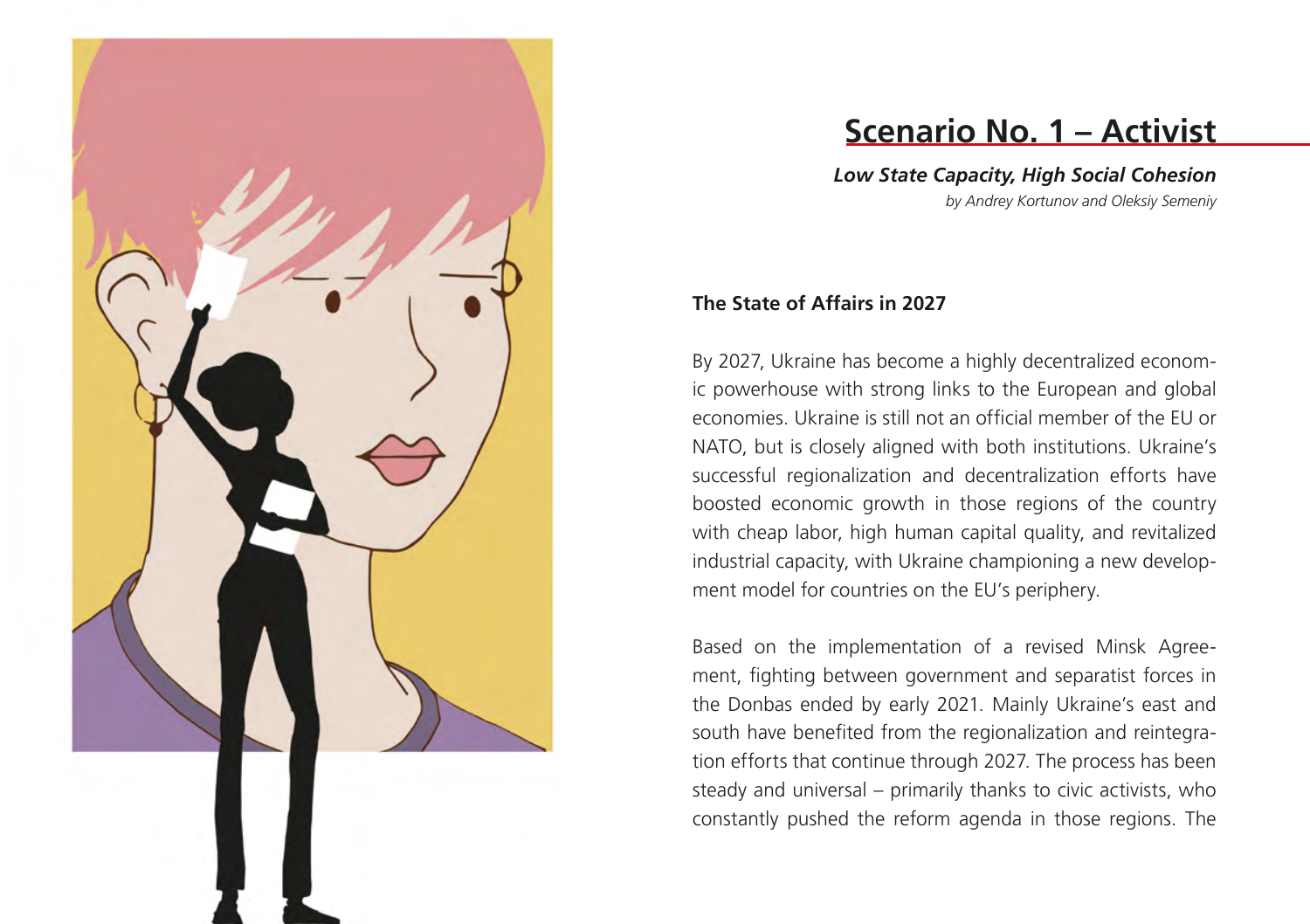positive effects of regionalization and reintegration have been

self-evident to most Ukrainians, who have seen their standard of living steadily rising since 2019. Bottom-up initiatives in the newly empowered regions also softened the impact of ill-guided state liberalization policies. But make no mistake: Ukraine's post-communist polity maintains paternalistic attitudes towards the state and is not oriented towards the threesector model of state, business, and civil society.

### **The Road to 2027**

In late 2018, parliamentary elections in Ukraine led to a governing coalition that promoted a policy of fast economic growth and real decentralization of the Ukrainian state, including political and economic authority. This policy focused on actively providing regions in Ukraine with the freedom to determine their own economic policy and respective necessary tools for its successful implementation. In the field of security policy, it followed the course of »constructive ambiguity«, de facto accepting the division lines with both Crimea and the rebel-held areas of the Donbas. President Poroshenko continued to lose popularity and finally was defeated in the presidential elections in 2019 by Volodymyr Karmalyuk. Following this result, a new political balance was established, based on a parliamentary republic model – parliament and prime minister as key power centers – cutting many of the previous presidential authorities. The political influence of siloviki (law-enforcement and security apparatus) was also significantly limited. This reshuffling boosted the »subsidiarity process«, empowering regions and local elites more than ever.

Elections in key EU member states confirmed the EU's policy toward Ukraine and facilitated European investments in Ukraine over the following decade and the development of a kind of »Marshall Plan 2«. It would build on the historic experience of support for Western European countries during the Cold War. In the case of Ukraine, the economic support is aimed at key industry sectors. The EU would see this as a compensation for the closed-door policy. The economic recovery in Ukraine coincided with the European Union overcoming its long-term crisis, restoring EU political cohesion, enhancing the efficiency of European institutions, and significantly accelerating European economic growth. These positive developments generated additional EU resources to support structural reforms in Ukraine.

#### **Success by Decentralization**

As Ukraine became decentralized, economic opportunities for Ukraine's workers and convenient infrastructure gradually developed in clusters around Kyiv, Vinnitsiya, Ushhorod,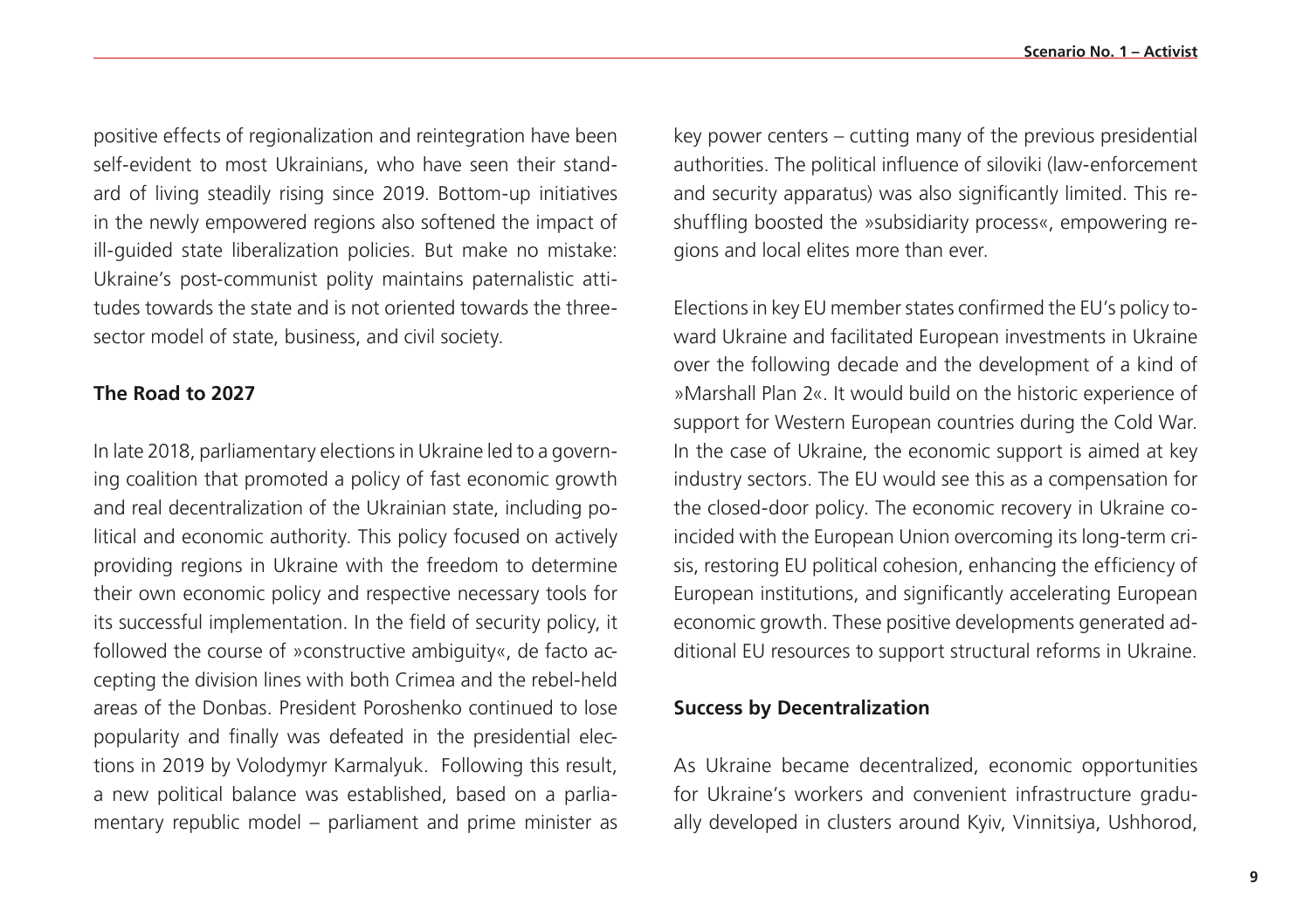Poltava, Odessa and Lviv. Ukraine's easy access to EU markets and low labor costs made these regions attractive to foreign investors. The success of each region's economy promoted the development of infrastructure, with a few cross-region cooperative infrastructure projects connecting these clusters. The software, airplane, and space industries gradually took root in Kharkiv, Kyiv, and Dnipro, with factories in Kharkiv and Dnipro supplying important components for the European Space Agency's exploration projects as well as the rapidly growing Chinese space industry. The emergence of start-ups in new economic sectors, also in the newly empowered regions, has been an attractive motor for investment since the beginning of the 2020s. Traditional sectors, such as agriculture and transportation, have also shown substantial economic growth thanks to improved infrastructure and increased foreign investment.

Since corruption remains rampant across Ukraine, foreign investors consider corruption and payoffs to be part of doing business because of high returns, provided the »rules of the game« are known and adhered to by everyone. Civil society groups keep corruption from spiraling out of control and the newly established anti-corruption bodies execute their functions effectively. The Ukrainian political class managed to marginalize nationalist elements in society. Since 2018, many pro-European networks have gained more influence in the Ukrainian parliament. Civil society and religious groups have contributed to building cross-regional and community ties. Crime declined across the country as the trust in local institutions grew significantly. The religious landscape in Ukraine has become more tolerant as a result of the positive influence of these groups, with only a few conservative holdouts.

In Russia, the newly reelected President Putin decided to gradually withdraw most of the support from the rebels and »peoples'« republics in the Donbas by late 2018, in order to revitalize relations with the West, as part of his plan to boost economic growth in Russia. Rebuilding »normal« relations with Kyiv also became one of Moscow's foreign policy priorities. In addition, the election of US President Eric Garcetti of the Democratic Party in 2020 has catalyzed a constructive US policy toward Ukraine, opening the door to a new, inclusive dialogue on the regional order in post-Soviet Europe.

As a result, violence against government forces in the Donbas ceased completely by early 2021, with Russia supporting full implementation of the amended Minsk Agreement of 2018 as part of a general détente with the West. More importantly,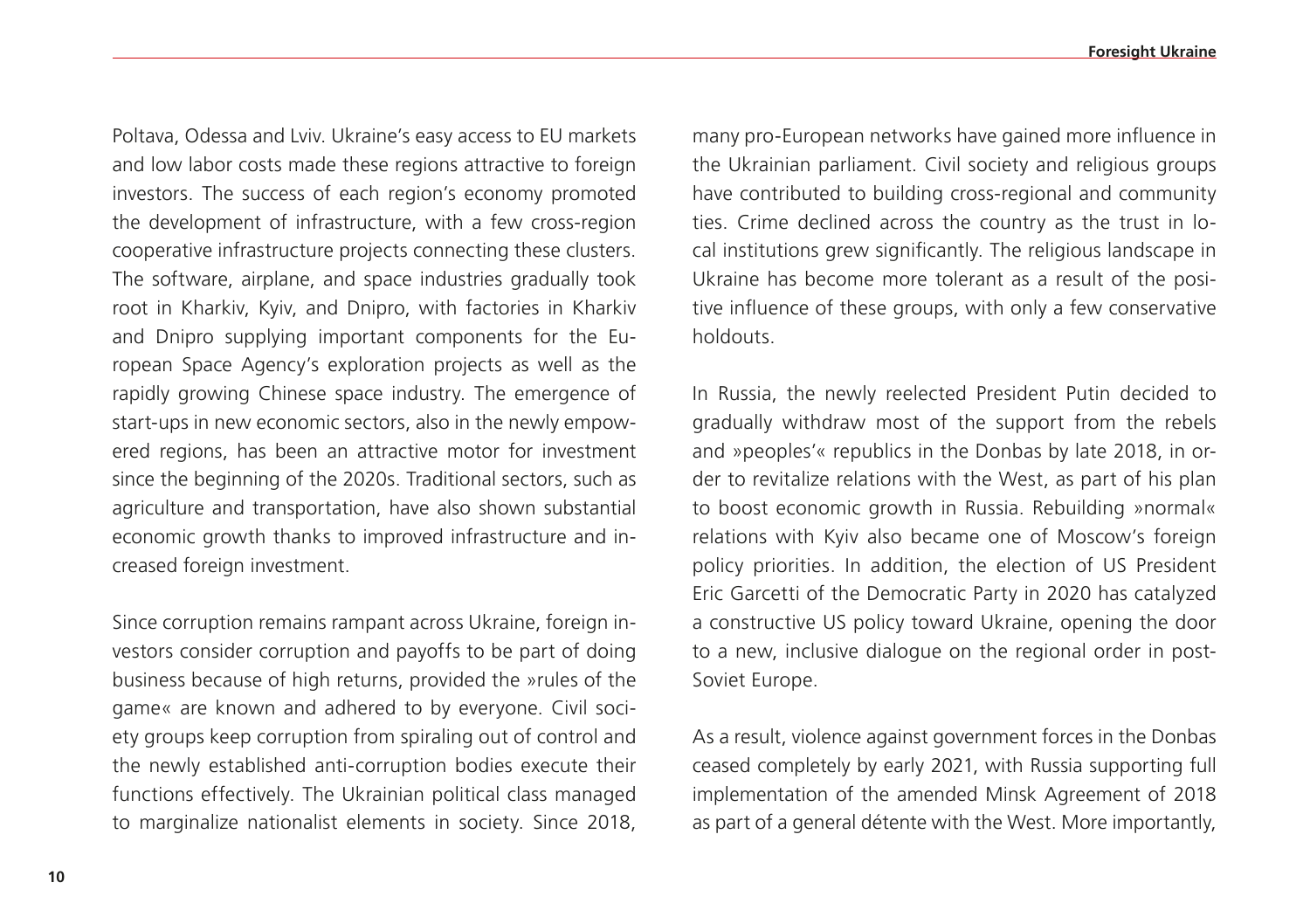Kyiv supported the full integration of Donbas on special status terms, since it was consistent with the new decentralization agenda.

In late 2021, Donetsk People's Republic (DPR) and Luhansk People's Republic (LPR) began their reintegration into Ukraine with promises from the government in Kyiv of functional autonomy in all issues except foreign and security policy. While they have been fully reintegrated into the weak Ukrainian state, a number of the figures prominent in independence movements remain responsible for governing there until the mid-2020s. Crime and corruption remain more serious problems in the eastern provinces than in Western Ukraine.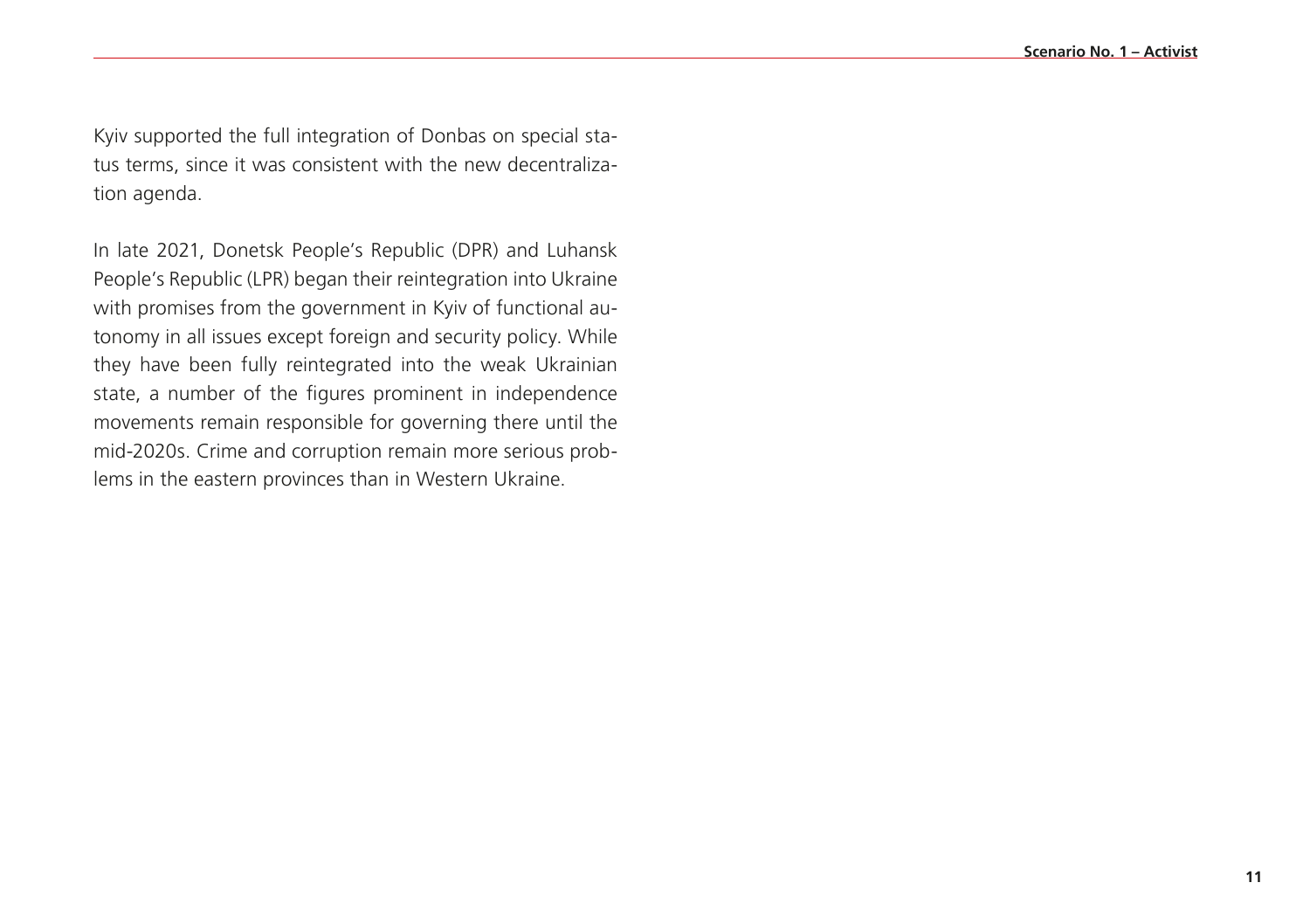

### **Scenario No. 2 – Ascendant**

*High State Capacity, High Social Cohesion by Samuel Charap and Oleksandr Chalyi*

#### **The State of Affairs in 2027**

Ukraine's politics and culture have changed dramatically since the whirlwind election that brought the new President, for mer Ukrainian military officer Yaroslav Mudryi ( »the wise «), to power. In 2027 Ukraine has adopted the European values of consensus building, compromise, and restraint. Ukraine's new 2024 constitution moves away from the strong presidential system towards the German parliamentarian system, with an influential constitutional court.

While some corruption persists, elites behave less like oli garchs and more like responsible figures in Ukrainian politics, refusing to play the zero-sum game that defined Ukrainian politics in the past. The economically successful Ukraine of 2027 has become both a bridge between East and West and a bastion of inclusion, compromise, tolerance, and reconcili ation, mostly thanks to its transformational leader President Mudryi.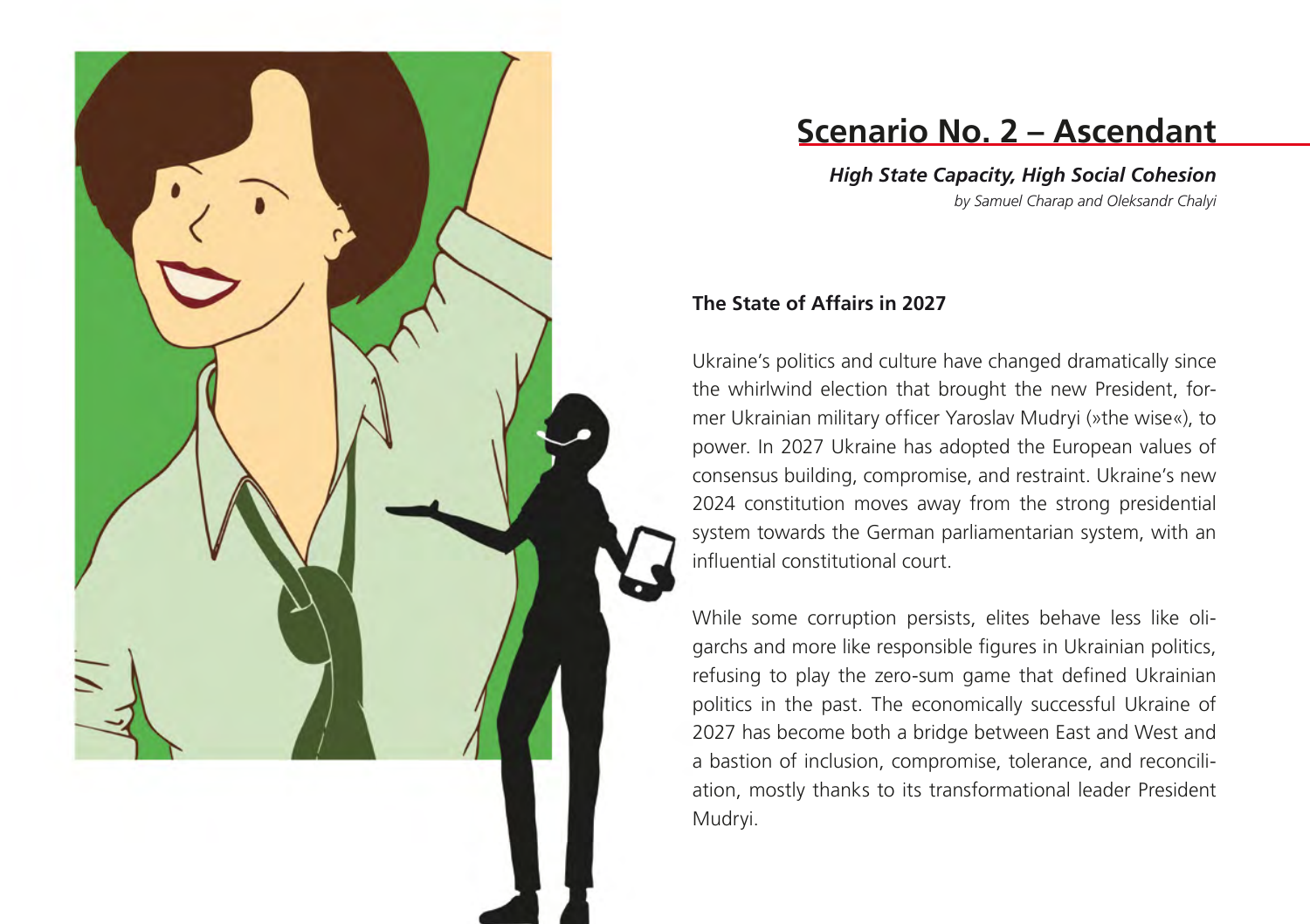#### **The Road to 2027**

In 2018, a failure of the »deconfliction« mechanism in Syria led to a collision of US and Russian planes, killing two Russians and one American. The resulting escalation of tensions saw the strategic forces of both sides put on high alert. Cooler heads prevailed, as the fears of a nuclear confrontation pushed both powers toward détente, cemented by a bilateral US-Russia summit in early 2018. Over the following two years, Russia and the US agreed to conditions for détente based on mutual interests. Part of the deal permanently removed EU and NATO membership for Georgia and Ukraine from the table. Western economic support for Ukraine dried up, as the United States (US) demanded that Ukraine adopt reforms, forcing elites to abandon their zero-sum politics and cease widespread corruption. Ukrainians began to support new political parties and candidates that were genuinely interested in the reforms.

#### **New Leadership**

An internationally visible and highly successful presidential campaign by Yaroslav Mudryi took the country by storm. Mudryi's campaign effectively communicated a vision of Ukraine that included national unity, a higher standard of living for all Ukrainians, political inclusiveness, and cooperation with both Europe and Russia. Mudryi's unexpected campaign also promised a Truth and Reconciliation Commission for the war in Donbas, along with a promise to fully reintegrate those Ukrainians who had supported or fought with the separatists, if they came forward and testified before the Commission. Following Mudryi's resounding victory in the 2019 election, he became an international star with a rousing speech at the United Nations General Assembly. The well-received speech included a rejection of far-right nationalism, along with a commitment that a prosperous and peaceful Ukraine requires a focus on the future, while still acknowledging the painful realities of the past. Mudryi's forceful leadership style and hopeful vision made him popular even among a significant plurality of the population.

Mudryi capitalized on that popularity – and the widespread appeal of the Commission – to begin a genuine process of conflict resolution in Donbas. After he had embraced nonaligned geopolitical status, Russia began to withdraw its forces and the Minsk Agreements were gradually implemented. By 2027, Donbas was fully reintegrated into Ukraine; since all regions now effectively enjoyed »special status« – i.e. local government arrangements there were no different than the rest of the country.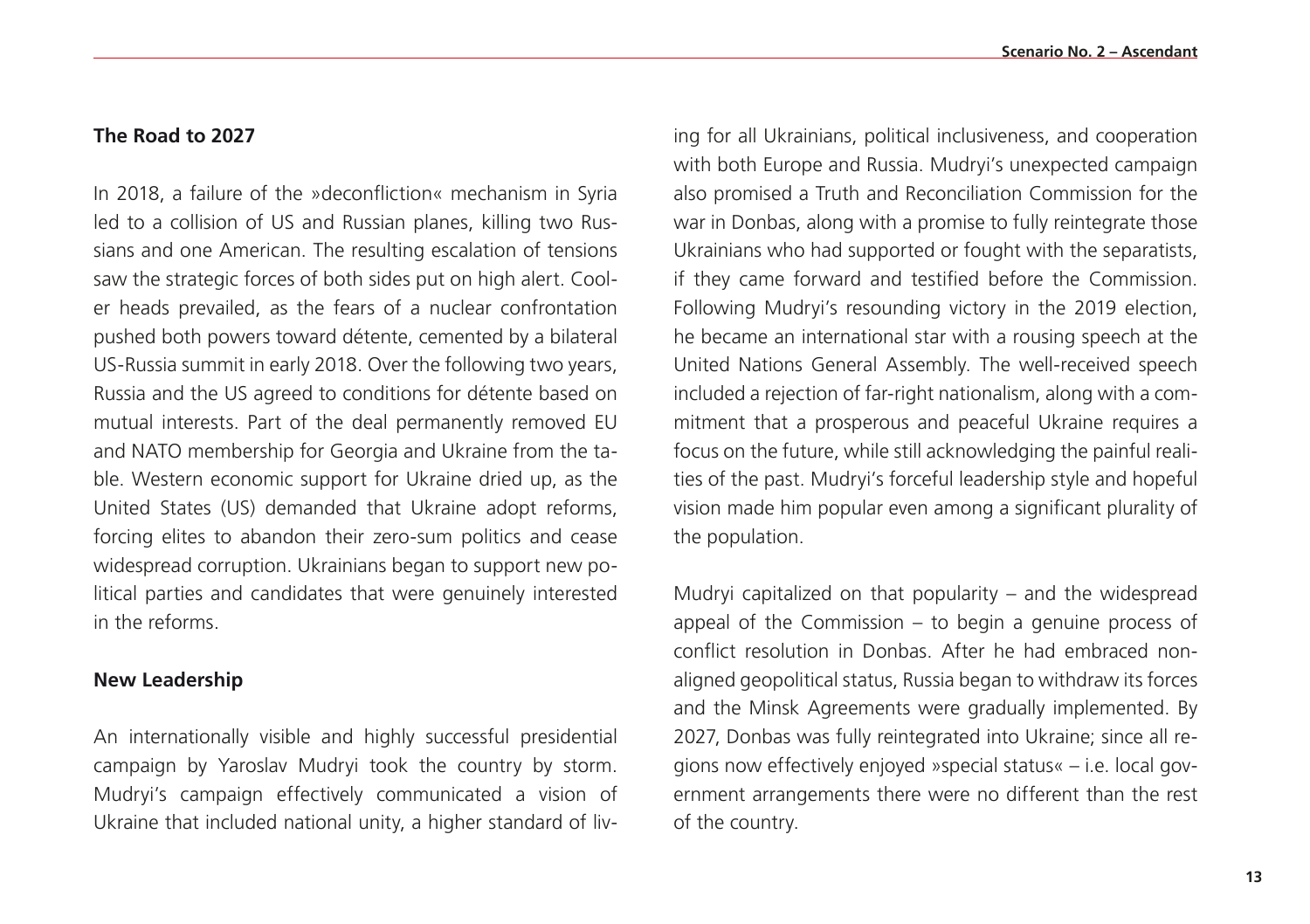Even before Mudryi's election, Ukrainian party politics had begun to move toward a left/right axis similar to that found in Western democracies. Several Ukrainian universities initiated pilot programs to cooperate with educational institutions in Poland, Russia, and Romania on historical reconciliation projects for the region. As the presidential campaign continued, feuds between Orthodox Churches inside Ukraine died down in favor of unity. Far-right groups – such as Right Sector – still exist in 2027, but have only a marginal effect on local or national politics, and they have been disarmed through the reestablishment of the state monopoly on violence. Mudryi's Truth and Reconciliation Commission was supported by the vast majority of the population, replacing suspicion and blame with unity and understanding. In 2020, The Economist magazine ran a cover story with the title »Ukraine Ascendant«, featuring and praising the new administration's political and economic reforms. As the perception of the situation changed, Western aid and investment began to flow back into Ukraine.

#### **Economic Recovery**

Ukraine's new economy – linked with both Russia and the EU – began with sustained economic growth of nearly 7 percent. As the economic gap between rich and poor began to contract, Ukrainian expatriates in Russia, the EU, and the US began to return in large numbers, in order to take advantage of the new environment as Ukraine's brain drain slows to a trickle. Public trust in elites and the efficacy of the Ukrainian state skyrocketed as economic opportunities grew. A reformed, apolitical, and well-paid civil service protects the rule of law and economic viability. Mudryi is careful to credit institutions and the Ukrainian people for the improvements, rather than taking credit for himself.

Bolstered by economic growth and the successful Truth and Reconciliation process, Mudryi initiated a set of constitutional reforms in 2022. These reforms included the elimination of the parliamentary-presidential system with a divided executive branch and its replacement with a bicameral parliamentary system and a symbolic presidency. The new system bestows the power of making laws and setting the budget on the Rada as the lower house of parliament and creates a new upper house, the Senate. This chamber consists of two directly elected Senators from each Ukrainian oblast. The new constitution decentralizes some powers, but the government in Kyiv remains responsible for foreign policy, defense, higher education, and national economic policy. Most other powers are decentralized to the oblast governments, including healthcare, primary and secondary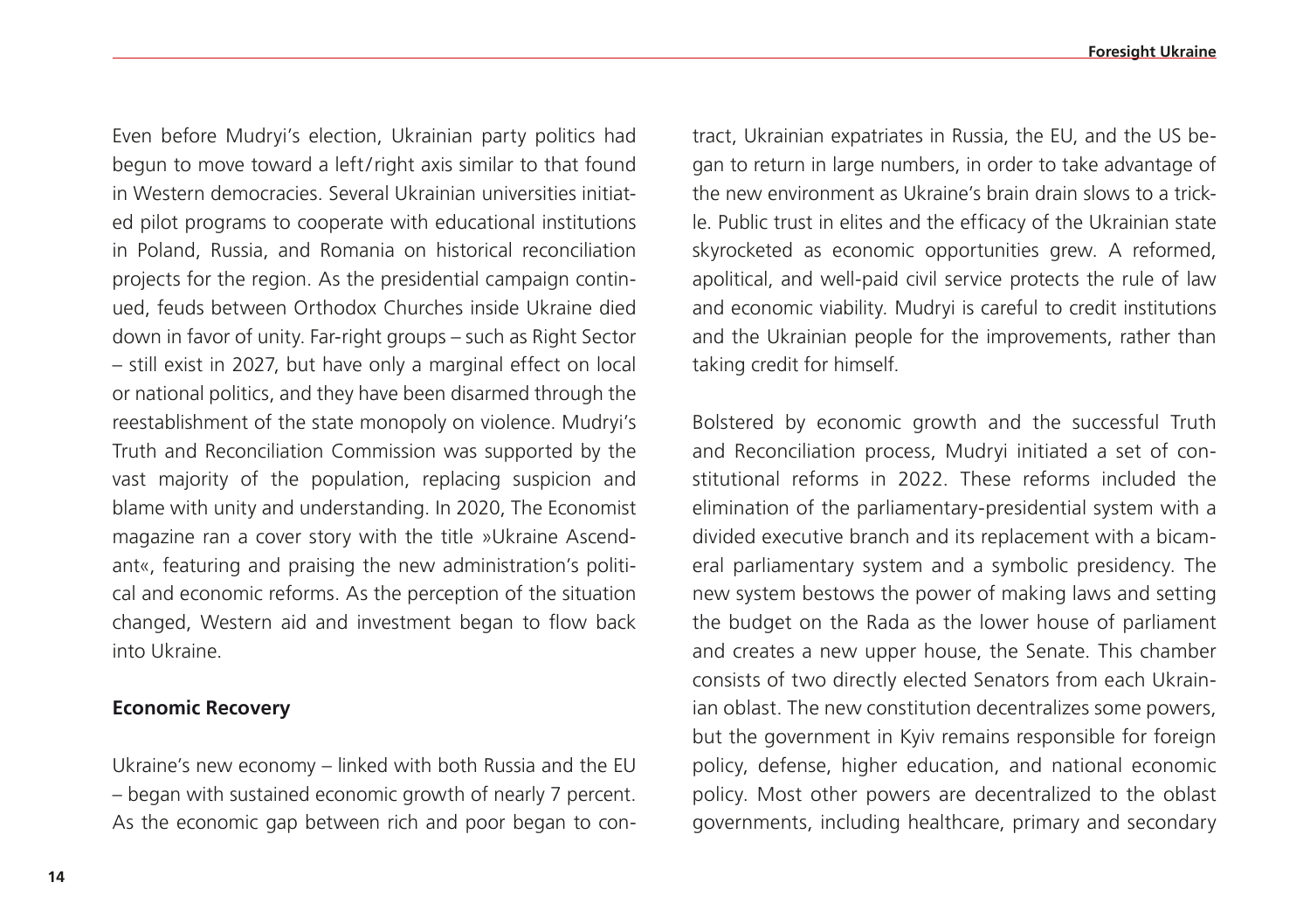education, and infrastructure. The oblast governments are formed by parliamentary majorities in the regional legislatures. The new constitution also guarantees an independent court system.

Within a year, the Ukrainian government enacts most of these constitutional reforms, effectively ending Mudryi's first presidential term. During the country's first elections under the new constitution in 2024, Mudryi is reelected as the first symbolic president. His inaugural speech challenges Ukrainians to continue reforms and to embrace a brighter future for the country. His voluntary renunciation of strong executive powers is seen internationally as a milestone for the new system and a new Ukraine.

#### **Benefits of Neutrality**

The continuous policy of détente between Russia and the West has resulted in new security agreements – formal and informal – that are acceptable to Brussels, Moscow, Washington, and Kyiv. Ukraine is recognized as an internationally neutral country, which guarantees that no side will use force to change its status. The Ukrainian military has been reformed based on the Finnish and Swiss model, with a focus on territorial defense.

Rather than serving as the object of a tug-of-war between Russia and the West, Ukrainian elites have positioned themselves and the country as a useful bridge to foster cooperation between the two sides. Ukraine and Russia act as business partners rather than friends, and Ukraine's economic growth has paid off for Russian investors, giving Russian elites a stake in the future of the new Ukraine. A special regulatory and dispute resolution mechanism, based on English Common Law, provides recourse for disputes between Ukrainian interests and international investors.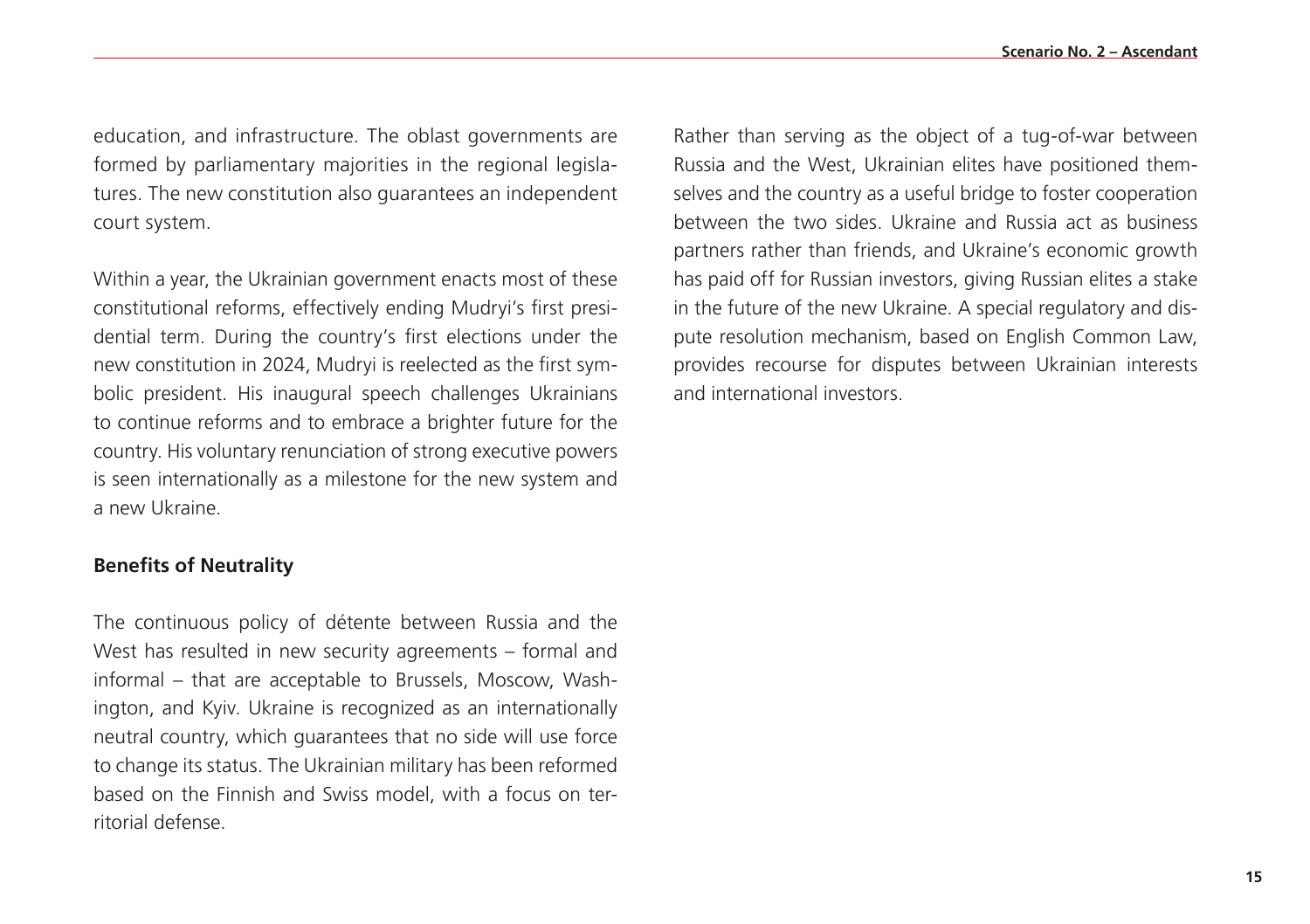

# **Scenario No. 3 – Adversary**

*Low State Capacity, Low Social Cohesion by Balazs Jarabik and Simon Weiss*

### **The State of Affairs in 2027**

A right-wing military coup has seized power in Ukraine, with the country's identity cemented internationally as a frontier and battleground between East and West. Economic conditions remain dismal, with endemic corruption and a massive brain drain to both the West and to Russia. Poroshenko's second term, from 2019–2024, largely failed to solve any of Ukraine's major problems.

The Donetsk and Luhansk People's Republics remain functional as quasi-states and are completely cut off from the rest of Ukraine. These areas are in a constant low-level war with the rest of Ukraine. Russia remains the focus of all of Ukraine's domestic and foreign policy as the country, along with much of Central and Eastern Europe, becomes a proxy battleground between the US and Russia. The Ukrainian regime has become an adversary to both its nearest neighbors and the EU. It was deepened through a split society, a radicalization of an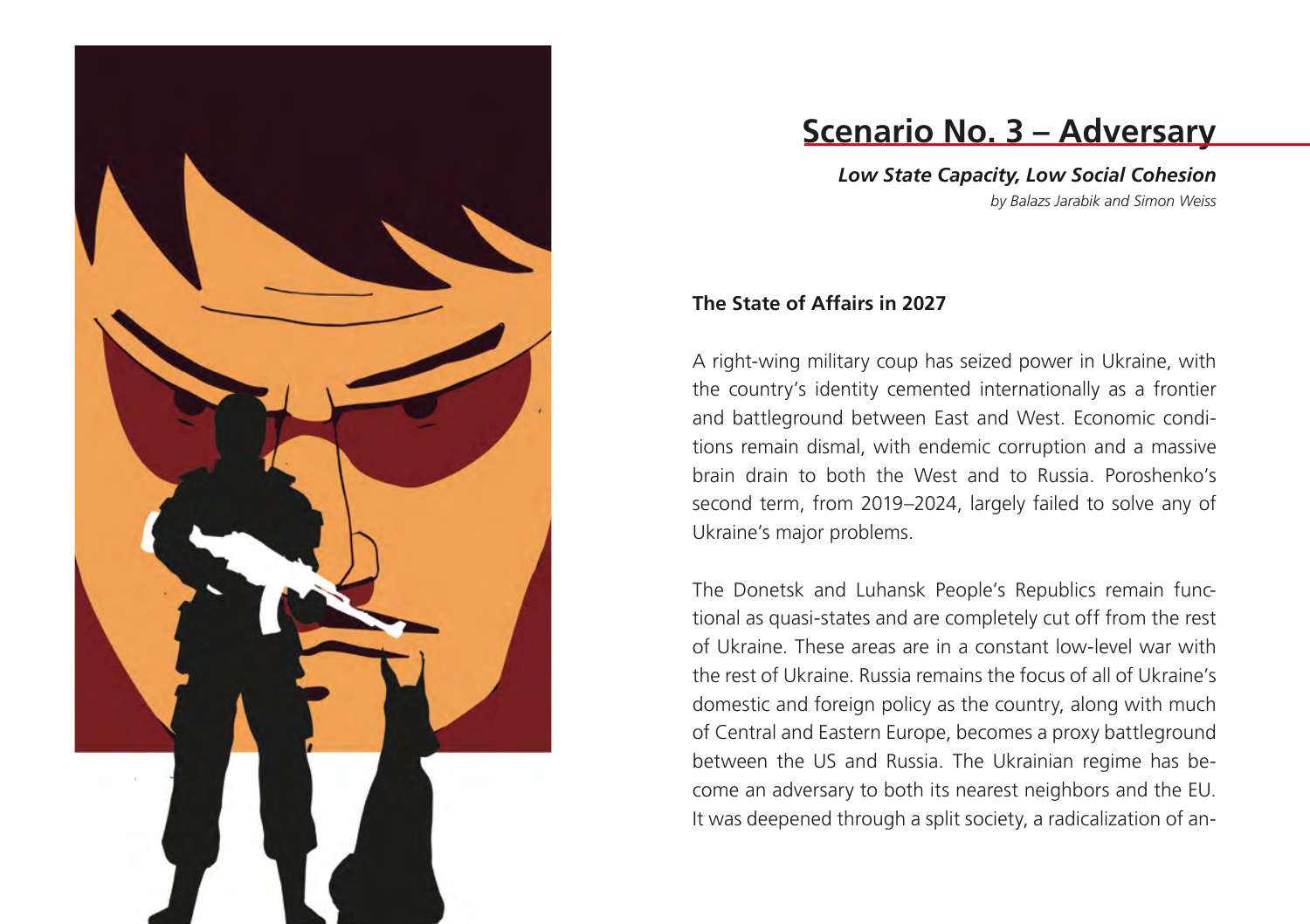tagonistic identities, and internationally through unresolved conflicts with neighboring states.

#### **The Road to 2027**

The post-Maidan coalition of pro-Western forces has remained in control of most of Ukraine since 2017. President Poroshenko, narrowly reelected in 2019, continued the slow process of consolidating power in Kyiv. Poroshenko's administration sidelines efforts toward modernization and reform in favor of stabilizing measures to preserve the fragile coalition of interests that keeps it in power. The only state institution in which the general population has a high level of confidence is the military, leading Poroshenko and his successor – Andrii Sadovyi – to an uneasy truce with the military. On any foreign policy issues of import, the military maintains a de facto veto power over the government in Kyiv. Russia remains the cornerstone of all Ukrainian discussions about domestic and foreign policy.

### **Failed Decentralization**

Despite attempts to forestall the collapse of the state through decentralization, this policy has largely failed by 2027. Instead, Poroshenko and his successor essentially abandoned the policy by 2021 and attempted to centralize power in Kyiv. The centrality of personality-based politics and corruption in Kyiv has resulted in weak rule of law in many oblasts, and the complete loss of control over the entire Donbas. Increased Russian aggression there has led to the fragmentation of local authority and the empowerment of some right-wing nationalist groups in Kyiv. When local leadership fails to adhere to a regulation or policy priority dictated by Kyiv, the central government often ousts the offending local officials, especially in the parts of Eastern Ukraine still controlled by the national government.

In many oblasts, the central government relies on politically engaged volunteer battalions to enforce the law, often ceding the central government's monopoly on the use of force in a cynical calculation to maintain control. These patriotic volunteer battalions – usually steeped in right-wing identity politics – use their political platforms to stoke fear, in order to prevent reconciliation and reintegration of the Donbas. The Ukrainian Orthodox Church – Kyiv Patriarchate supports many of these volunteer battalions, alienating the pro-Russian voters in the territories under control of the central government in Kyiv. Few people-to-people connections remain between rebel-held Donbas and the rest of Ukraine by 2024, and practically none are left with Crimea.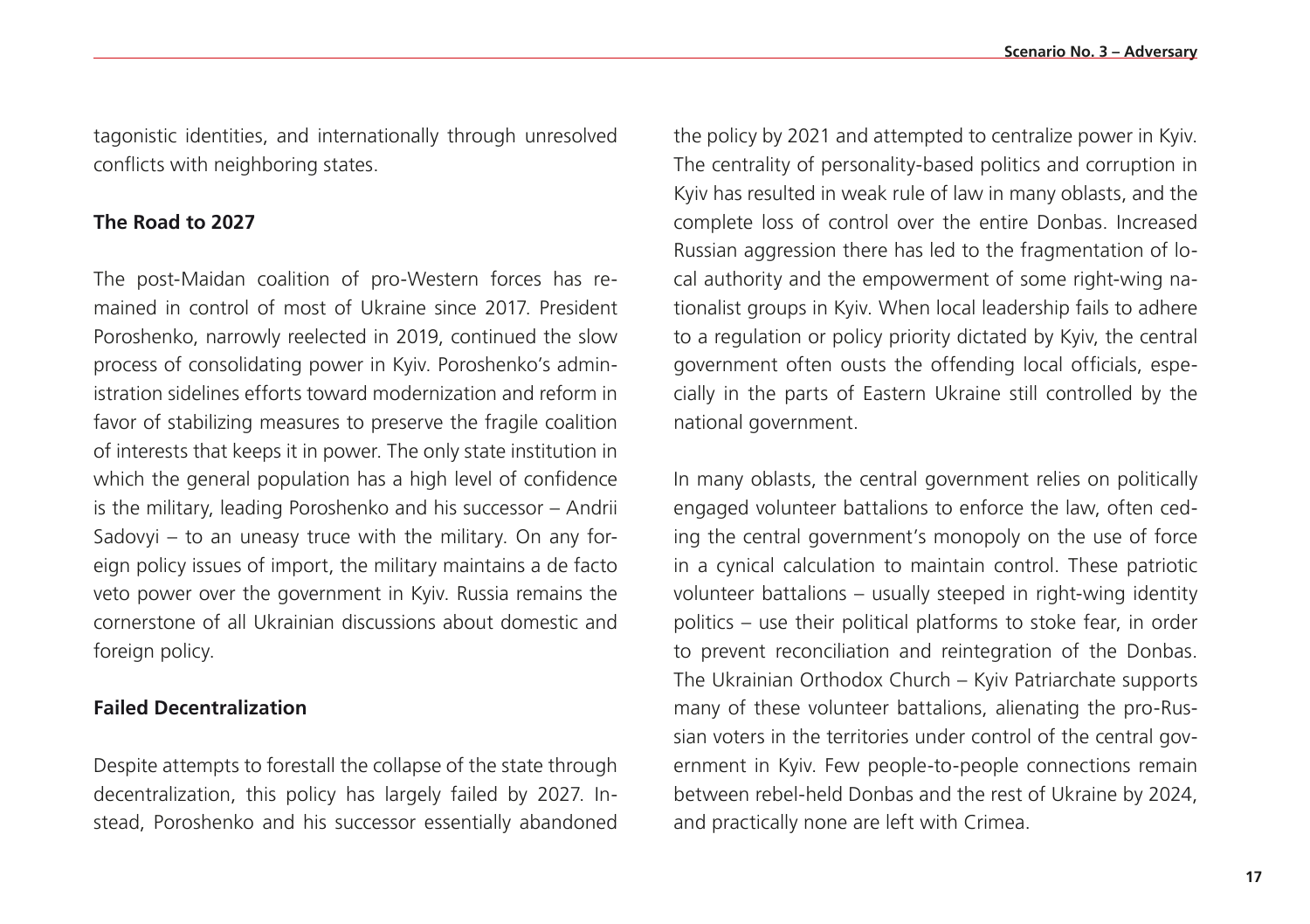#### **Return of the Ancien Régime**

Poverty and a massive gap between rich and poor remain endemic, as the government in Kyiv has completely failed to modernize the economy or compensate for the loss of the Russian market. The continued dominance of patron-client relationships in Ukrainian politics assures that oligarchs remain firmly in control of most of Ukraine's economic sectors. Corruption, low foreign direct investment, and capital flight all remain dominant factors in the Ukrainian economy. Ukraine's bleak economic prospects, weak rule of law, and heavy-handed central government have also encouraged a steady stream of emigration. Ukrainians from the eastern part of the country tend to immigrate to Russia, while those from the western part and Kyiv tend to immigrate to the EU. The number of Ukrainian expatriates who have departed their homeland since the beginning of the crisis is close to 4 million in the EU and 2.5 million in Russia by 2024. The continued brain drain and generally unimpressive economic performance result in the population having confidence in only one state institution: the military.

Prior to the presidential elections in 2024, Poroshenko was expelled from power by a military coup with the support of the majority of the population. A right-wing authoritarian regime took power – with a general as head of state – suspending elections indefinitely. The undemocratic nature of the new regime sparked a conflict within the West and especially the EU, but US military aid nonetheless continued to flow into Ukraine as a buffer against Russian influence in Europe. The Ukrainian government's anti-Russian faction along with what remains of civil society have solidified by 2027, making a return to a balanced approach to Russia virtually impossible. Even worse, the Crimea Liberation Army (CLA) – consisting of Crimean Tatars, veterans of volunteer battalions, and far-right party members – commits acts of sabotage along the line of contact on a regular basis. Ukraine, along with the Baltics and most of Central Europe, becomes a front-line battleground state for a low-level proxy war between the US and Russia. The EU has generally tried to distance itself from the Ukraine conflict due to the nature of the new regime and its reluctance to take a more aggressive stance toward Russia.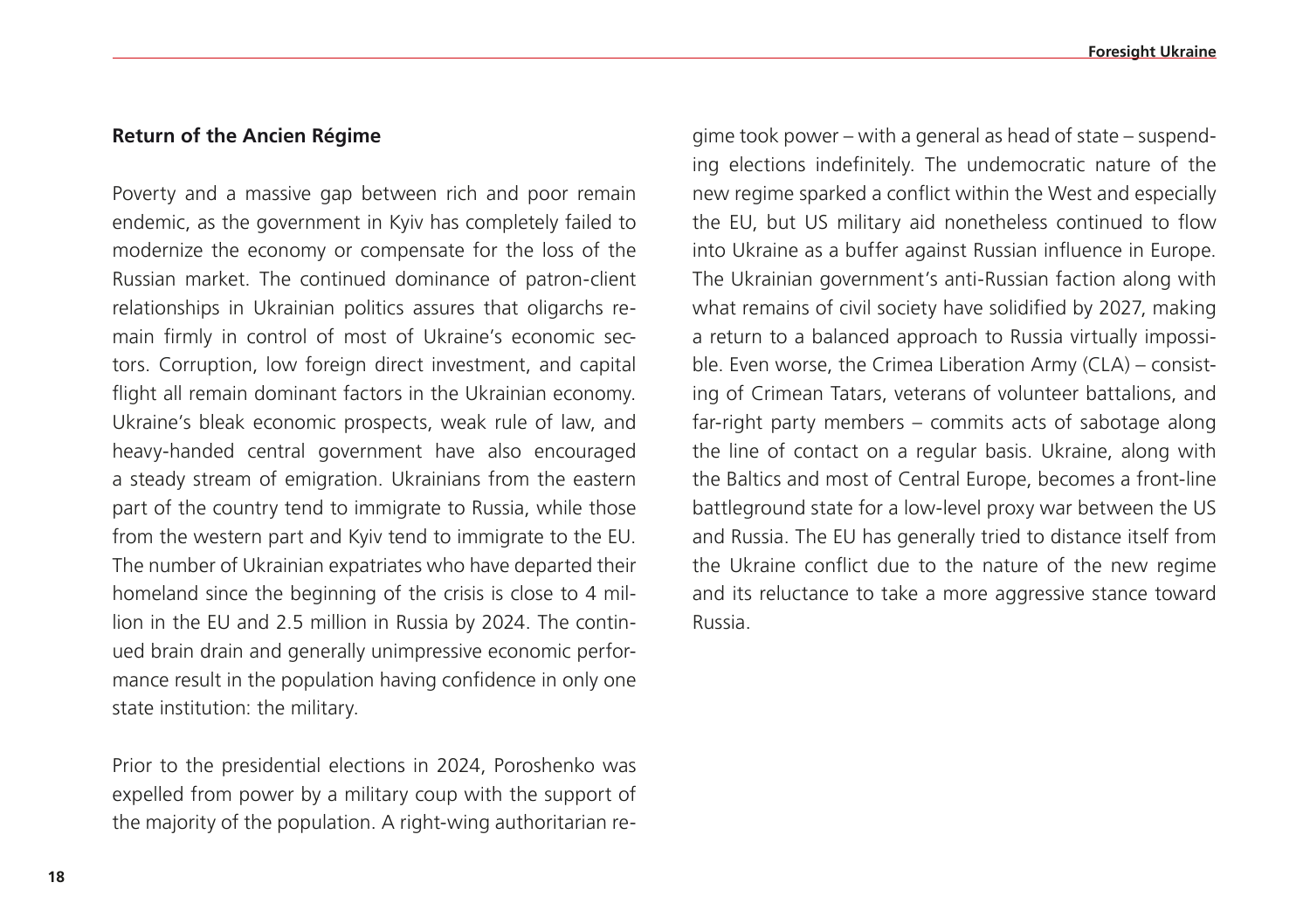

# **Scenario No. 4 – Administrator**

*High State Capacity, Low Social Cohesion by Gwendolyn Sasse and Reinhard Krumm*

#### **The State of Affairs in 2027**

The Ukrainian technocratic leadership, which was elected to office in 2018, has de facto accepted that the Crimean Peninsula is lost for the time being, as is control over the quasiindependent Donbas region. The government focuses mainly on administration and pays little attention to a much-needed Ukrainian vision of sociopolitical cohesion. The technocrats in Kyiv have been concentrating on gradual economic reforms, with an emphasis on modernizing the agricultural and industrial sectors without losing track of the need to support initiatives in the sphere of tourism and the knowledge-based economy. The Deep and Comprehensive Free Trade Agreement (DCFTA) with the EU and a special trade agreement with the Eurasian Economic Union have underpinned Ukraine's modest but steady increase in GDP. In turn, this has enabled the government to reform and attempt to improve social policy – including health care and the pension system – despite criticism by Western financial institutions. A disillusioned society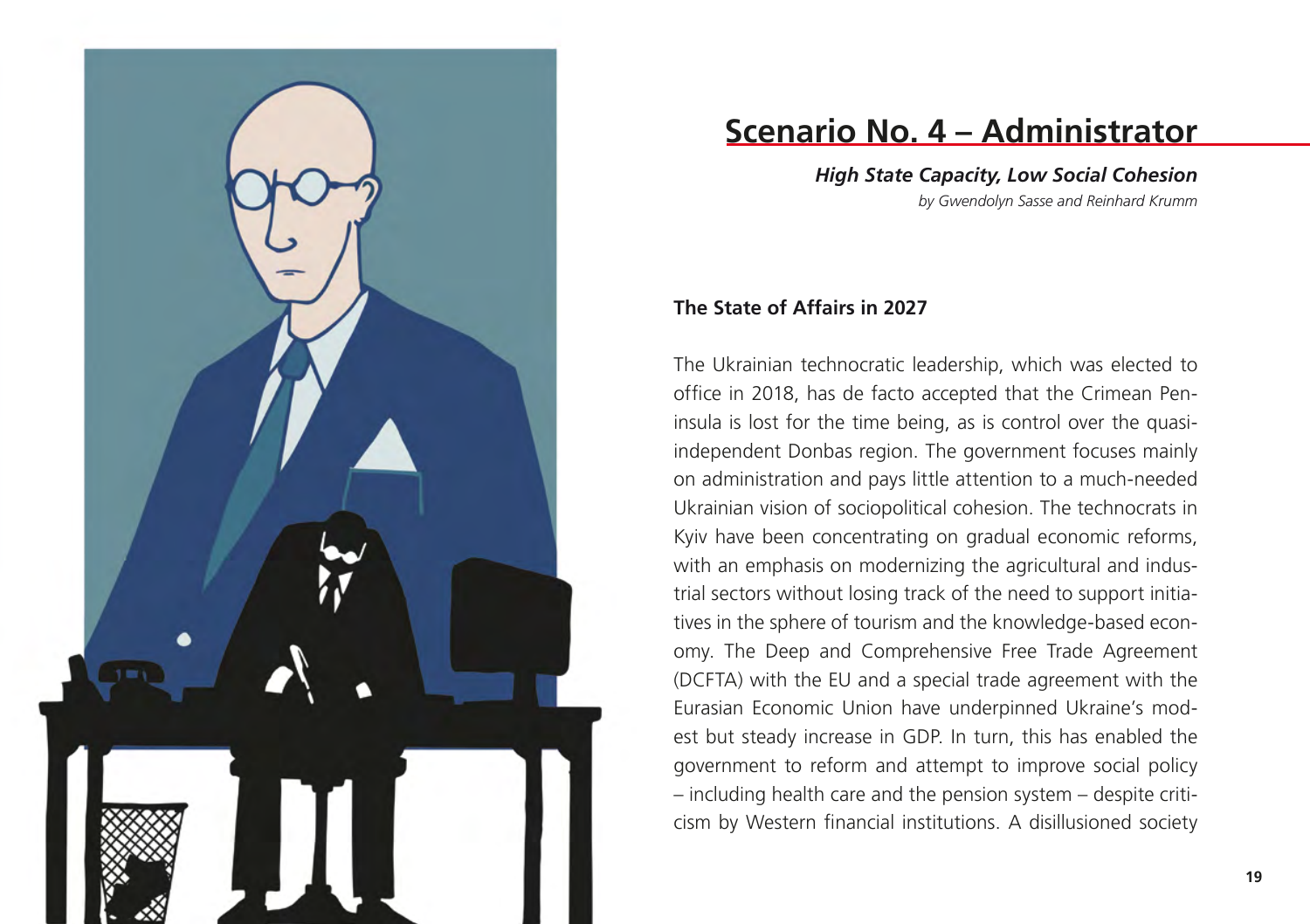shares the government's perception that the current path is the only feasible one. In return for the new stability and some improvements in living standards, the electorate provides the government with tacit support despite the fact that corruption remains prevalent.

For the younger generation, the unresolved Crimea issue and the uncontrolled Donbas region have become a fact of life. Crimea and rebel-held parts of the Donbas are essentially seen as foreign territories, because there are few people-topeople contacts across the de facto borders. The new narrative of pragmatism – based on a tradeoff between a degree of political stability and modest economic growth, on the one hand, and a mid-term acceptance of the status quo in the east, on the other hand – is supported by most EU member states and the US. The post-Trump administration is showing little signs of making Ukraine a top foreign policy priority. The issue of NATO membership for Ukraine and Georgia is off the agenda after the lukewarm support from US President Donald Trump and his successor weakened the institutions underpinning the alliance. EU membership is no longer an option because of a moratorium on enlargement and because a less cohesive EU is not as attractive to neighboring states. As a result, Russia sees no reason to continue to intervene militarily in the Donbas.

#### **The Road to 2027**

Domestic and international evaluations of the reform process in Ukraine were mixed in 2017. Some economic progress resulted from the implementation of the DCFTA, but core problems remained: high levels of corruption, almost no economic growth, and a social welfare system under permanent pressure. Under the leadership of President Poroshenko, the government could show only very limited progress in institutional reforms. Civil society remained active and provided a check on the political system. Parliamentary elections increased Yuliya Tymoshenko's base in parliament, but the overall outlook of the political landscape did not change substantially. The parties competed on technocratic expertise rather than on ideological positions. Three parties – a revamped party based on Poroshenko's bloc, the Opposition Bloc and Tymoshenko's bloc – had become roughly equal players in parliament, though there was still no party consolidation. Under a coalition with only a marginal majority in parliament, voting on legislation had become even more of an issue-dependent bargaining game.

One positive note among all the grayness of politics was that Ukraine's national soccer team progressed against all odds to the 2018 World Cup quarterfinals, whereas host Russia didn't survive the group phase.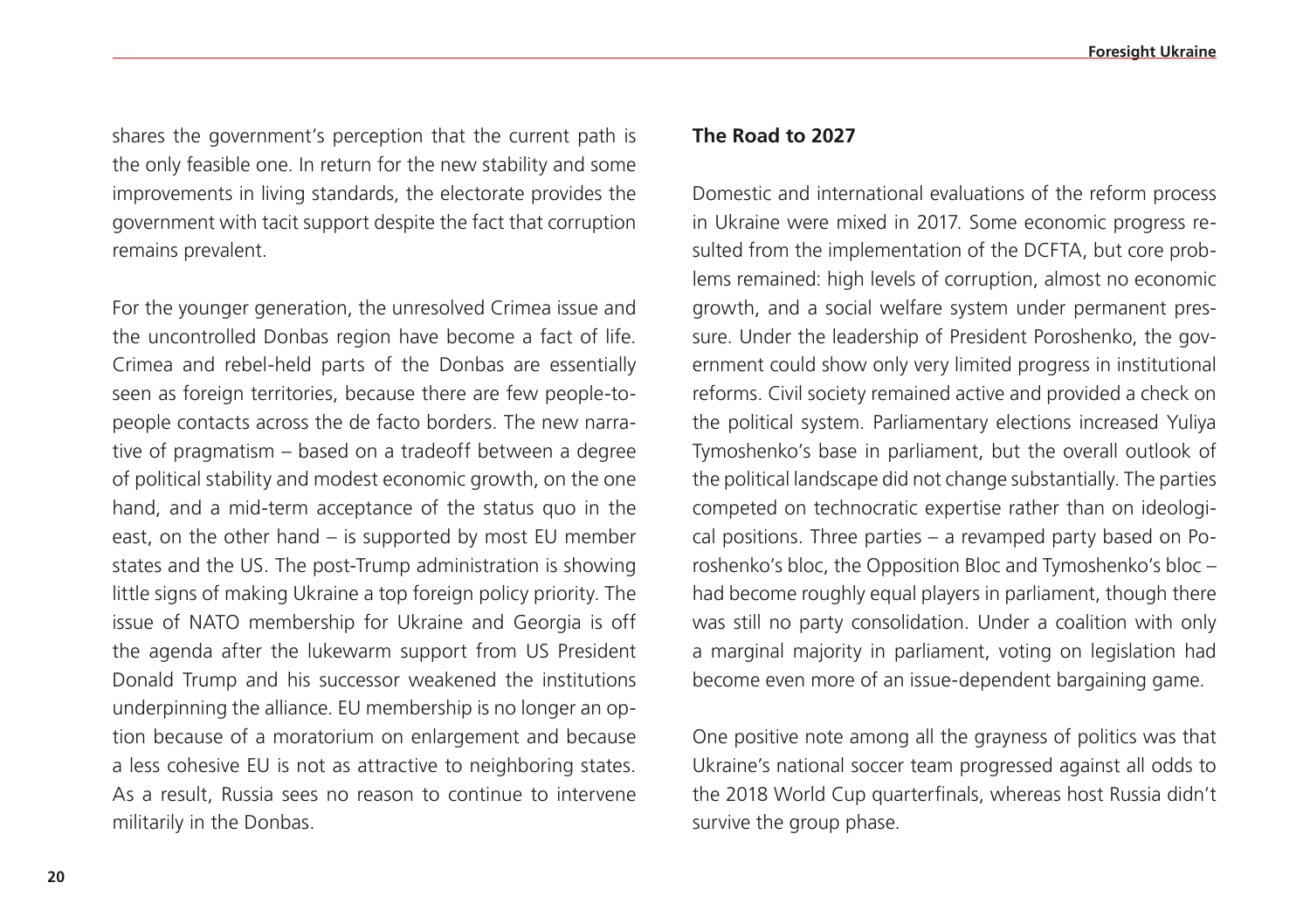The EU was preoccupied with Brexit and the rise of populism in many member states as well as the search for common ground with the Trump administration in Washington. President Trump made it clear from the beginning that NATO member states had to share the financial burden for their respective national security more evenly. Furthermore, he signaled that there would be no substantial support from the US for the Eastern Partnership countries. The US had turned inwards – concentrating on domestic issues – and limiting itself internationally to the fight against terrorism in the Middle East and its relations with China. In the meantime, the Minsk II Agreement faltered. The Normandy format with France, Germany, Russia, and Ukraine has continued and provides at least an umbrella for regular, high-level political contacts, but has failed to go beyond a series of attempts at stabilization.

#### **Desire for Stability**

The outcome of the parliamentary elections and the defeat in the presidential elections 2018 marked the end of Poroshenko's political career. Upon stepping down, he secured immunity for himself and his closest associates. His exit from political power partly reconfigured the political scene with some of his former ministers supporting the new government and others going back into business. Civil society activists and their political allies also accepted defeat in the elections, not being able to launch new parties or rejuvenate existing parties from within, as did radical right-wing parties. Citizens became tired of extreme positions and a weak state. They longed for a strong state governed by technocratic administrators, hoping that such a government could deliver on the promise to improve living standards – a promise that, most believed, civil society had not achieved since the Maidan Revolution.

At the same time, tensions eased in Donbas. Ukrainian armed forces and independent battalions received dwindling support from society as war fatigue set in. Moreover, it became clear that there would be no substantial support from outside. President Trump prioritized relations with Russia over support for Ukraine, thereby limiting both Russia's perceived need for action in Ukraine and Ukraine's closer integration in Europe. France and Germany remained occupied with the results of national elections, where popular anti-globalization and anti-EU political parties were strong. Poland was focused on its own political struggle between the conservative PiS party and a strengthening opposition, while attempting to maintain its economic growth. Ukraine and the other countries of the Eastern Partnership – Belarus, Moldova, Georgia, Armenia, and Azerbaijan – realized that they were on their own.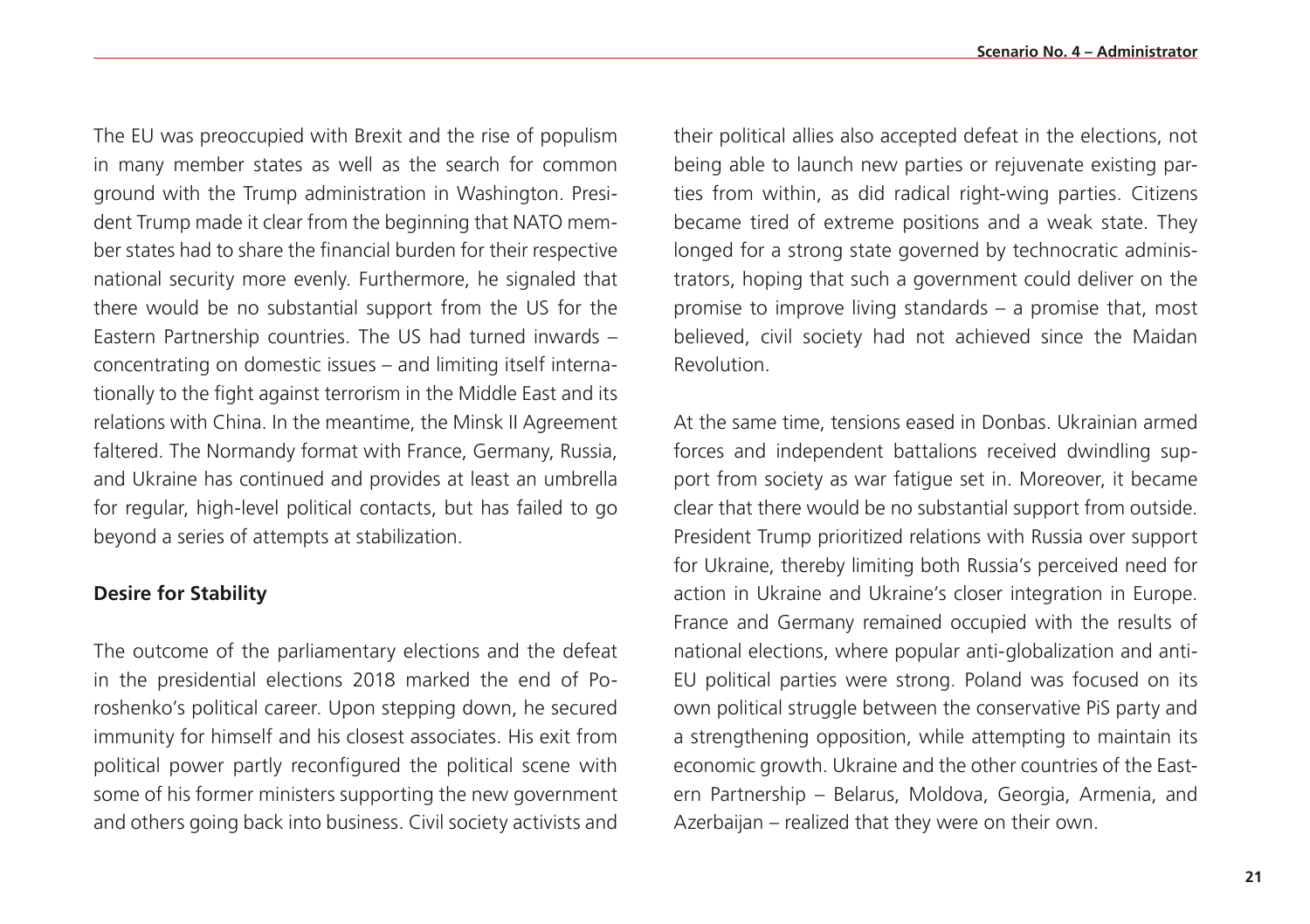#### **Acceptance of Top-Down Reforms**

Acknowledging this political development in domestic and international politics, Ukrainian economic elites understood that it was time to commit to a managed top-down reform process. From now on, reforms would be based on a realistic projection of what Ukraine was capable of: economic growth in the areas of modernized industries and agriculture, with another focus on tourism and knowledge-based small and medium-sized companies. The elites were convinced that to pursue this path, the country needed peace with its neighbors, including Russia.

Russia, which was facing a variety of challenges, partly enabled this new approach. On the one hand, Russia's economy was not reforming as needed. It continued to be highly dependent on energy exports. High-tech goods were produced, but still chiefly in the military sector. The government was not able to introduce a progressive income tax – due to the possibility of localized social protests – and had to pay off different social constituencies, mostly by offloading official responsibilities to the republics. Thus, Moscow sent clear signals that further escalation was not in its interest as long as Ukraine did not pursue any military actions against Donbas separatists and accepted the status quo of »no peace,

no war«. In turn, Russia agreed to permanent international supervision of the line of contact between the Donbas region and the rest of Ukraine by the OSCE, which led to a reduction in tensions.

The new policy of the technocratic administrators was also made possible by the fact that – from the mid-2020s onwards – Crimea and the occupied territories of the Donbas became less significant for the definition of Ukrainian state or national identity. With high crime rates and virtually no economy, the Donbas territories emptied as inhabitants moved to Russia or other parts of Ukraine. Because of the human and financial stress for the migrants and the administration of the two countries' border regions, trilateral talks between Russia, the Donbas separatists, and Ukraine were established. Basic investments were made to improve infrastructure, healthcare, and the education system with an understanding that the status quo was preferable to the alternative.

This approach also became Ukraine's policy towards Crimea. Reminiscent of Germany's approach to the division into East and West after the building of the Berlin wall, Kyiv accepted the fact of a historical process, which might take decades to resolve. Nevertheless, the goal of achieving national unity was written into Ukraine's constitution.